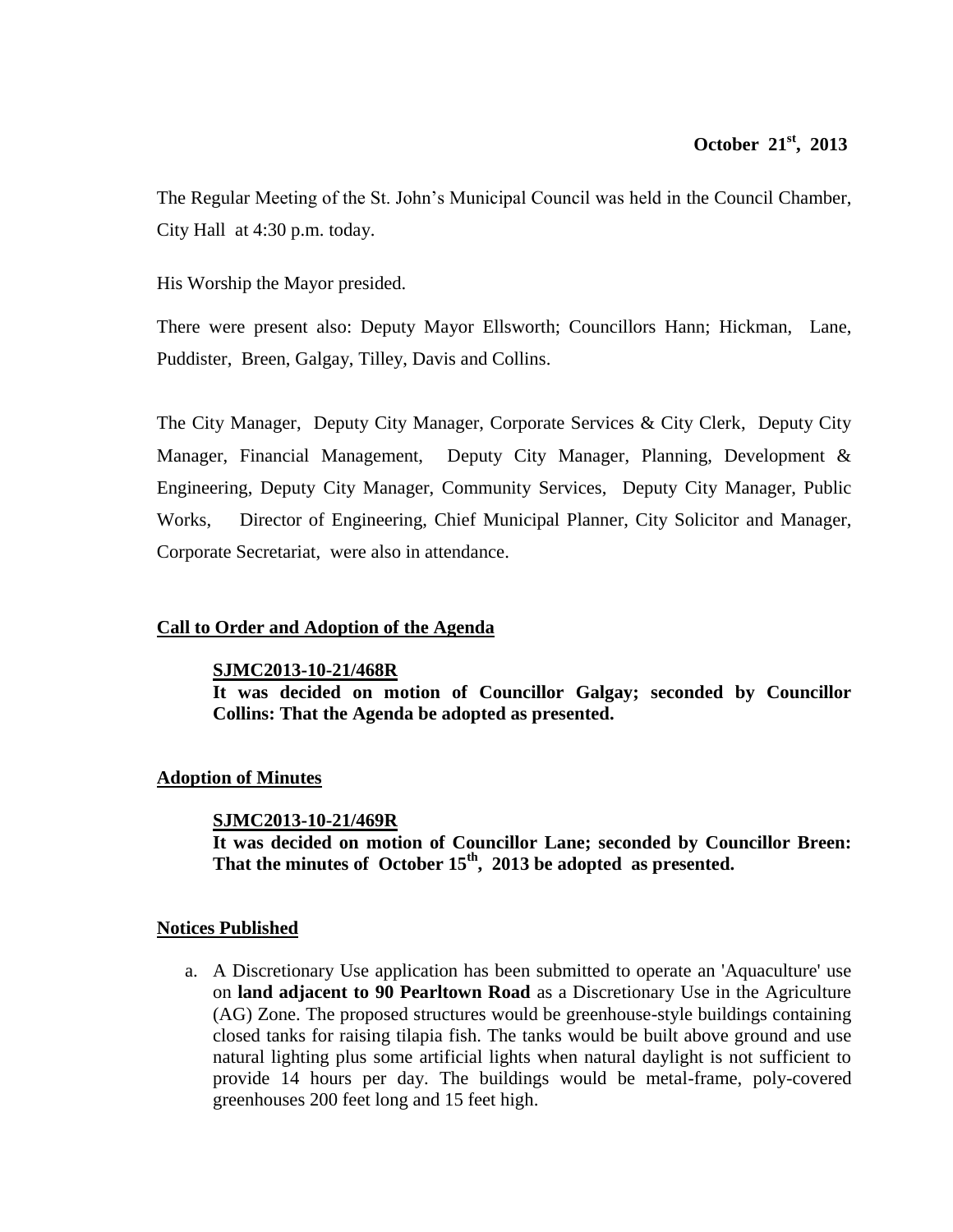The City of St. John's wishes to allow 'Aquaculture' as a Discretionary Use in the Agriculture (AG) Zone and to define 'Aquaculture' to read as follows: "'AQUACULTURE' means the breeding, hatching and rearing of fish or other aquatic plants or animals for sale and/or personal use." **(Ward 5)**

**One (1) Submission**

## **Proposed Text Amendment to the Agriculture (AG) Zone.**

## **SJMC2013-10-15/470R**

**It was moved by Councillor Collins; seconded by Deputy Mayor Ellsworth: That the application be approved subject to conditions recommended to the proposed text amendment to the Agriculture (AG) Zone.** 

## **SJMC2013-10-15/471R**

**It was then moved by Councillor Puddister; seconded by Councillor Collins: That a decision be deferred for one week to allow staff an opportunity to investigate the lighting issue and its impact on residences in close proximity to the proposed development.**

**The motion to defer being put was unanimously carried.**

## **Public Hearings**

## **Rezoning from the RR Zone to the RRI Zone Ryan's Place, Goulds – Various Properties\_\_\_\_\_**

Councillor Collins presented a report of a public meeting held on August 22, 2013 the purpose of which was to provide an opportunity for comments/opinions on the proposed rezoning of Ryan's Place from Rural Residential (RR) zone which requires at least one acre to a Rural Residential Infill (RRI) zone which requires only half acre lots on well and septic.

In this regard, Council considered a memorandum dated October 16, 2013 from the Chief Municipal Planner. A number of written submissions on the proposed rezoning application were presented for Council's information.

## **SJMC2013-10-21/472R**

**It was moved by Councillor Collins; seconded by Councillor Davis: That the matter be deferred pending further review.** 

**The motion to defer being put was unanimously carried.**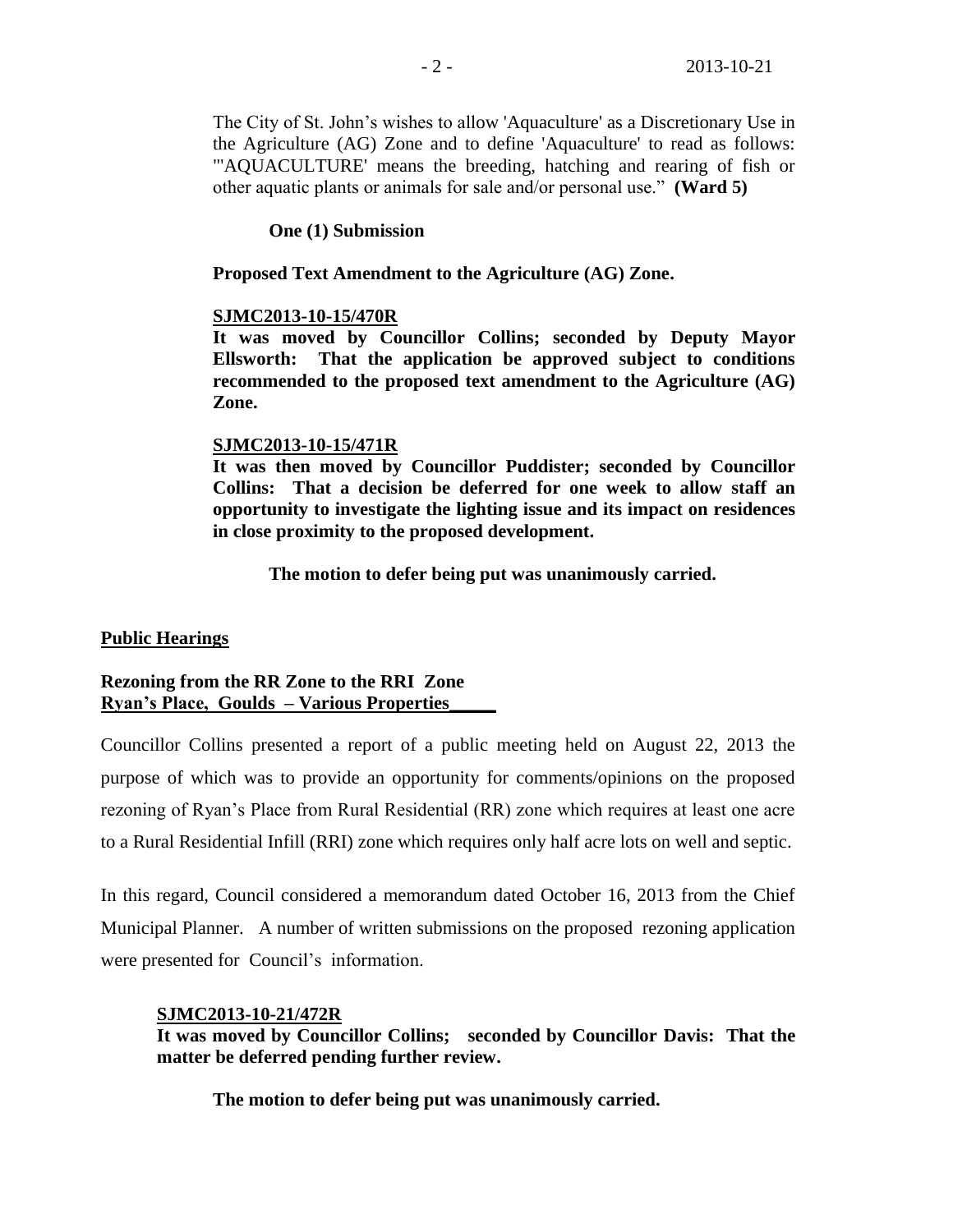## **Proposed Rezoning for Commercial and Residential Development (The Light House Project) 83 & 90 Duckworth Street Applicant – Republic Properties Inc. Republic Properties Inc.**

Councillor Hann presented the report of a public meeting held on May 22, 2013 to provide an opportunity for public review and comment on an application submitted by Republic Properties regarding the redevelopment of civic numbers 83 and 90 Duckworth Street (former East Fire Station). A six-storey building consisting of ground floor commercial and five floors of boutique hotel are proposed for civic number 83 Duckworth Street. The site is currently zoned Commercial Central Mixed Use under the St. John's Development Regulations. This zone allows the proposed development with a maximum building height of 15 metres. The applicants have requested a height of 21 metres with an increase in the floor area ratio. A four-storey building, with two levels of parking (one underground) and three floors of residential units is proposed for civic number 90 Duckworth Street, which requires a rezoning from Residential Downtown to the Apartment Downtown Zone. Existing buildings on both sites will be demolished. Parking for both buildings will be provided at civic number 90 Duckworth Street.

In this regard, Council considered a memorandum dated October 16, 2013 from the Chief Municipal Planner regarding the application. A number of written submissions on the proposed rezoning application were presented for Council's information.

### **SJMC2013-10-21/473R**

**It was moved by Councillor Hann; seconded by Councillor Tilley: That staff be directed to proceed with the amendment process for this application and draft the appropriate amendments to the St. John's Development Regulations for referral to a future Regular Meeting of Council for consideration of adoption.**

#### **SJMC2013-10-21/474R**

**It was then moved by Councillor Lane; seconded by Councillor Galgay: That the motion be amended to include a height reduction of one floor to the height proposed for the development.**

Members of Council voting against the amendment felt that reducing the project by one floor would be of little value and cautioned against the change in terms of significant economic impacts for the proponents.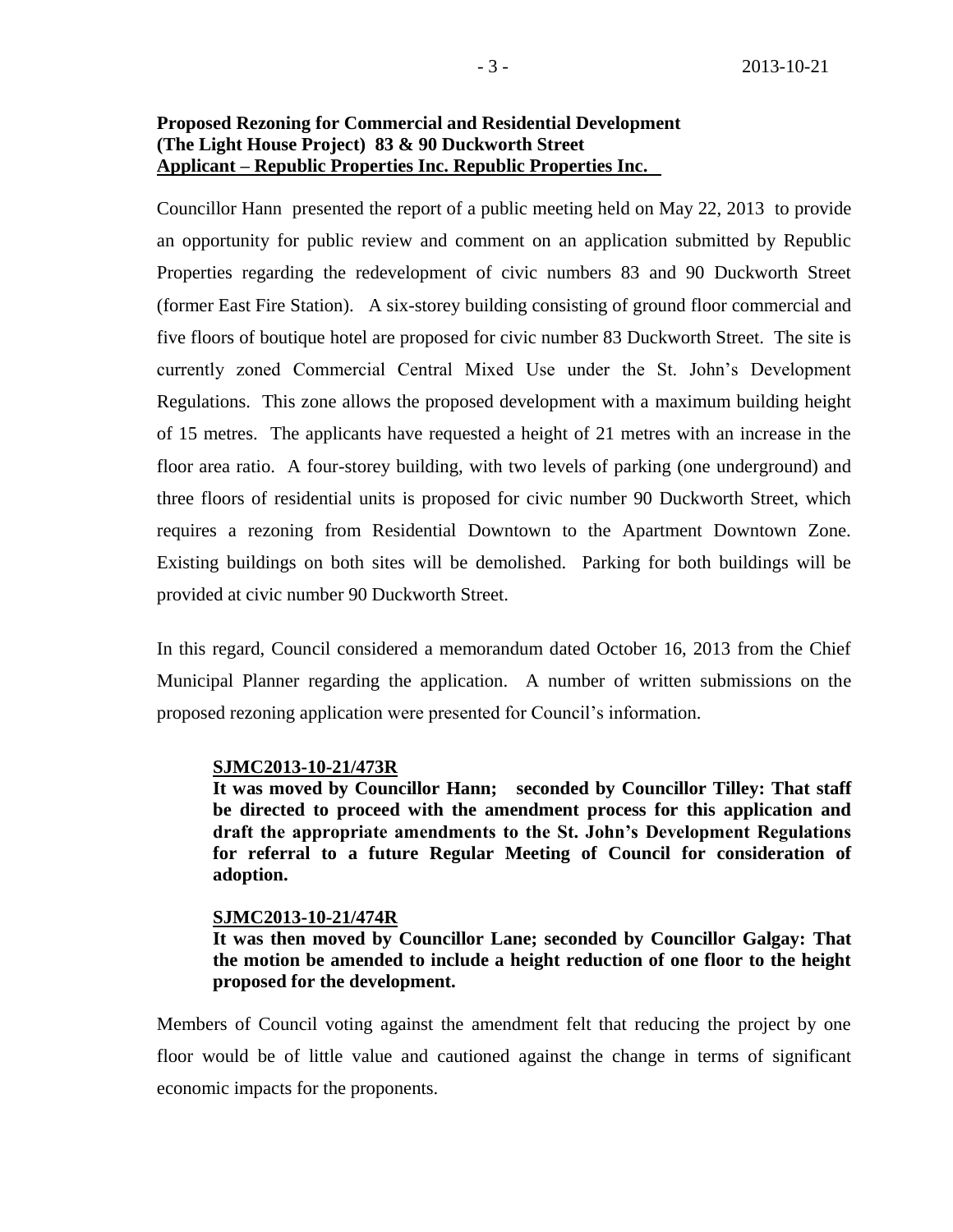## **The amendment to the motion being put there voted for it the mover and seconder. The amendment was lost.**

In speaking to the main motion, members of Council indicated their support of the project, spoke of its many benefits and welcomed a development of this magnitude to the revitalization of the downtown. Concern was expressed relative to the City's planning process and future development in the downtown. It was pointed out that the City embarked on its St. John's Municipal Plan Review and once completed will provide advice and direction to the City and will set out policies for planning, use, and future development of property.

## **Following discussion the main motion being put was unanimously carried.**

## **Committee Reports**

## **Development Committee Report, October 15th, 2013**

Council considered the following Development Committee Report dated October 15<sup>th</sup>, 2013:

## **1. Approval-in-Principle for Proposed Recreational Supply Building Coastal Outdoors Applicant: Ron Fougere 800 Kenmount Road Commercial Industrial (CI) Zone (Ward** 2)

The Development Committee recommends that Council grant an Approval-in-Principle for the development, subject to the following conditions:

- a. Compliance with the requirements of the Planning and Development Division;
- b. The required Building Permits must be obtained from the City, prior to the commencement of any development;
- c. This Development must meet the minimum parking requirements for the CI Zone for this type of occupancy;
- d. There is a concept plan currently under development for this area for a possible signalized roadway network, through which individual properties would access Kenmount Road, and would prohibit individual direct connections onto Kenmount Road. Therefore, the property access location will need to be modified at a later date in time to fall in line with the proposed development guidelines for the area; and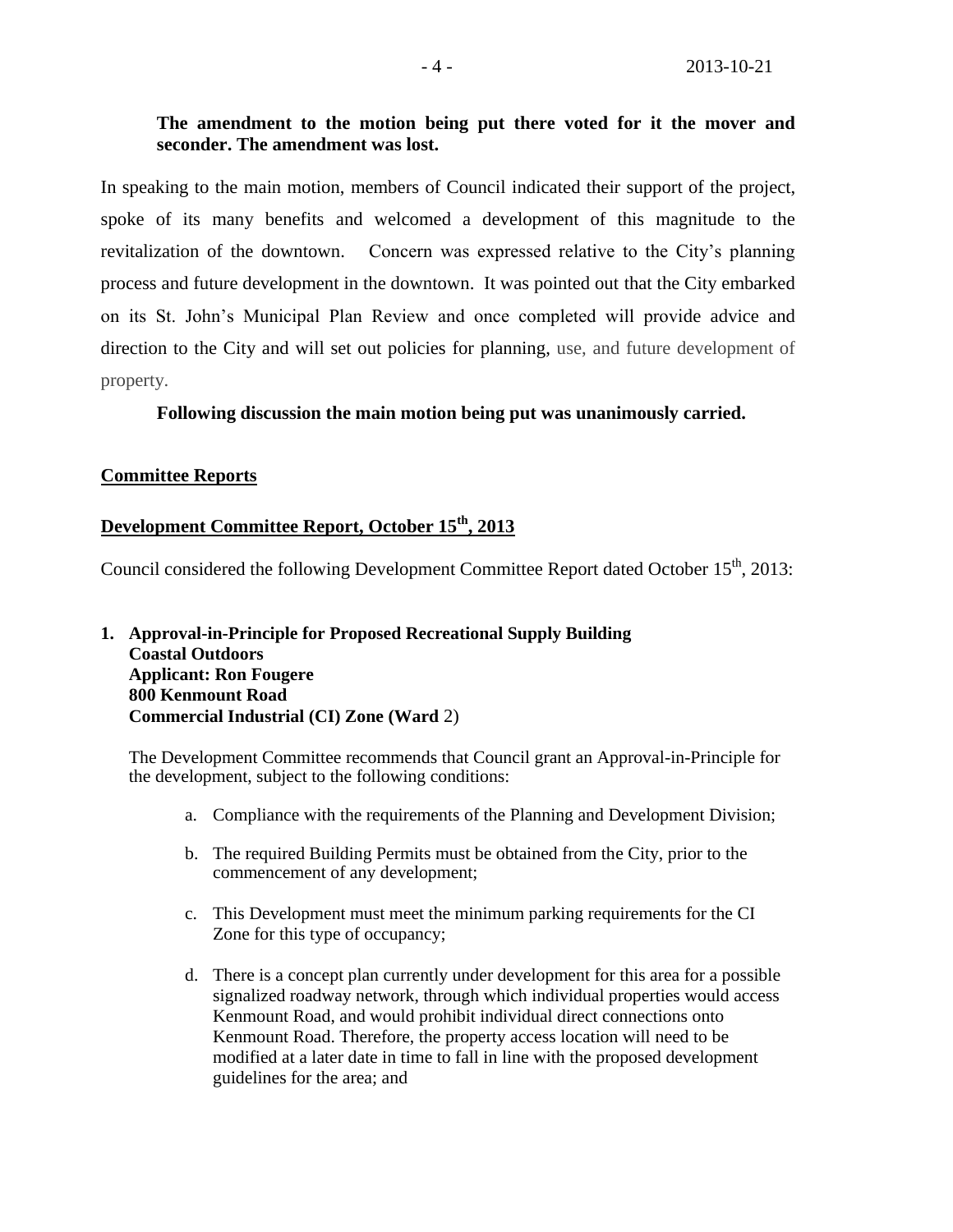e. If the proponent wishes to connect to the Town of Paradise services, any limitations, upgrades or permissions must be obtained from that municipality.

 $\frac{1}{2}$   $\frac{1}{2}$   $\frac{1}{2}$   $\frac{1}{2}$   $\frac{1}{2}$   $\frac{1}{2}$   $\frac{1}{2}$   $\frac{1}{2}$   $\frac{1}{2}$   $\frac{1}{2}$   $\frac{1}{2}$   $\frac{1}{2}$   $\frac{1}{2}$   $\frac{1}{2}$   $\frac{1}{2}$   $\frac{1}{2}$   $\frac{1}{2}$   $\frac{1}{2}$   $\frac{1}{2}$   $\frac{1}{2}$   $\frac{1}{2}$   $\frac{1}{2}$ 

Robert F. Smart, City Manager Chair – Development Committee

## **SJMC2013-10-21/475R**

**It was moved by Councillor Hann; seconded by Councillor Davis: That the Committee's recommendation be approved.**

## **The motion being put was unanimously carried**.

## **Development Permits**

Council considered as information the following Weekly Development Permits for the period October 11, 2013 to October 17, 2013:

#### **DEVELOPMENT PERMITS LIST DEPARTMENT OF PLANNING, DEVELOPMENT AND ENGINEERING FOR THE PERIOD OF October 11, 2013 TO October 17, 2013**

| Code       | Applicant                        | Application                                            | Location                             | Ward | Development<br><b>Officer's Decision</b> | Date     |
|------------|----------------------------------|--------------------------------------------------------|--------------------------------------|------|------------------------------------------|----------|
| COM        | Exp Services for<br>Tim Horton's | Drive Thru Alterations<br>& Site Work                  | 275 Kenmount Road                    |      | <b>Approved</b>                          | 13-10-11 |
| <b>COM</b> | <b>DSF Granite</b>               | <b>Commercial Building</b>                             | 40 Eastland Drive                    |      | Approved                                 | 13-10-17 |
| <b>COM</b> | Food For<br>Thought              | Proposed Retail of<br>Food                             | 84 Gower Street                      |      | Approved                                 | 13-10-17 |
| <b>RES</b> | Fairview<br>Investments Ltd      | $\overline{Forty}\text{-}four(44)$<br>Residential Lots | Southlands-Area 3<br>and 4 (Stage 5) | 5    | Approved                                 | 13-10-18 |
|            |                                  |                                                        |                                      |      |                                          |          |
|            |                                  |                                                        |                                      |      |                                          |          |

| $\star$ | <b>Code Classification:</b><br><b>RES-Residential</b><br><b>COM-Commercial</b><br><b>AG</b> - Agriculture<br>OT - Other                                                                                                   | <b>INST</b><br><b>IND</b> | - Institutional<br>- Industrial | <b>Gerard Doran</b><br><b>Development Officer</b><br><b>Department of Planning</b> |  |
|---------|---------------------------------------------------------------------------------------------------------------------------------------------------------------------------------------------------------------------------|---------------------------|---------------------------------|------------------------------------------------------------------------------------|--|
| $**$    | This list is issued for information purposes only. Applicants have been advised in<br>writing of the Development Officer's decision and of their right to appeal any decision<br>to the St. John's Local Board of Appeal. |                           |                                 |                                                                                    |  |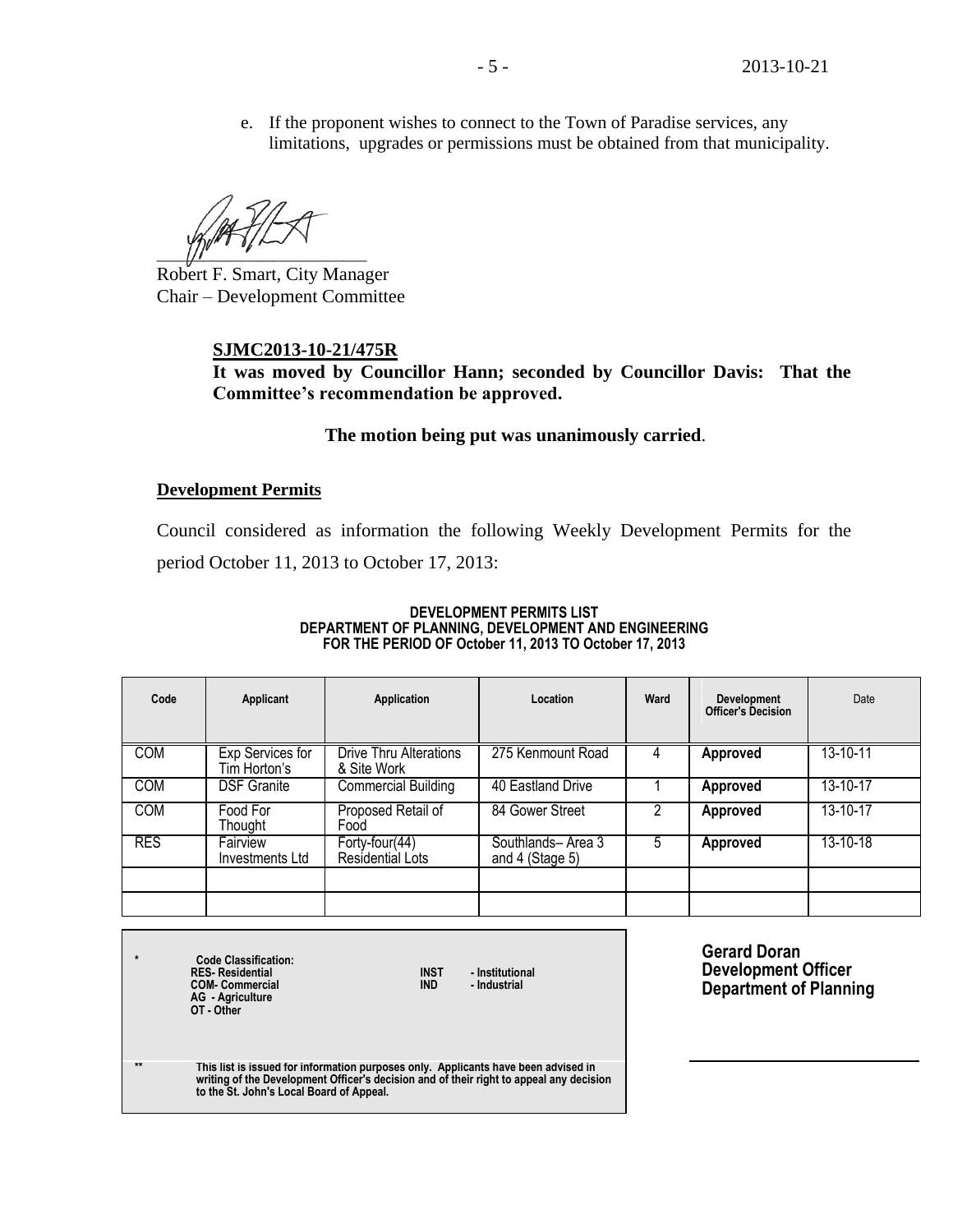## **Building Permits List – October 21st , 2013**

## **SJMC2013-10-21/476R**

**It was decided on motion of Councillor Collins; seconded by Councillor Puddister: That the recommendation of the Deputy City Manager, Planning, Development & Engineering with respect to the following building permits, be approved:**

## **Building Permits List Council's October 21, 2013 Regular Meeting**

Permits Issued: 2013/ To 2013/

#### **CLASS: COMMERCIAL**

| 24A MEWS PL                    | CO. | OFFICE                    |
|--------------------------------|-----|---------------------------|
| 83 ELIZABETH AVE               | MS  | COMMERCIAL GARAGE         |
| 35 KELSEY DR- BOSTON PIZZA     | SN  | RESTAURANT                |
| 31 PEET ST                     | МS  | RETAIL STORE              |
| 180 PORTUGAL COVE RD           | МS  | PLACE OF ASSEMBLY         |
| 46-50 ROBIN HOOD BAY RD        | МS  | INDUSTRIAL USE            |
| ST. CLARE AVE                  | MS  | PLACE OF ASSEMBLY         |
| 397 STAVANGER DR               | МS  | RETAIL STORE              |
| 415 STAVANGER DR-BOSTON PIZZA  | SN  | RESTAURANT                |
| 430 TOPSAIL RD-BRIAN HEAD ASSC | SN  | OFFICE                    |
| 26-34 TORBAY RD                | МS  | TAVERN                    |
| 430 TORBAY RD                  | МS  | TAVERN                    |
| 140 WATER ST                   | SN  | BANK                      |
| 13 LEMARCHANT RD               | RN  | MIXED USE                 |
| 49-51 KENMOUNT RD, SALVATION   | SW  | RETAIL STORE              |
| 61 TORBAY RD                   | NC. | FENCE                     |
| 644 TOPSAIL RD                 | RN. | SHOPPING CENTRE           |
| 50 WHITE ROSE, NORTHERN REFLEC | RN  | RETAIL STORE              |
| 50 WHITE ROSE DR               | RN  | RETAIL STORE              |
| 290 EMPTRE AVE                 | RN. | ADMIN BLDG/GOV/NON-PROFIT |
|                                |     |                           |

THIS WEEK \$ 663,800.00

**CLASS: INDUSTRIAL**

THIS WEEK \$ .00

**CLASS: GOVERNMENT/INSTITUTIONAL**

#### **CLASS: RESIDENTIAL**

| 15 ALDERGROVE PL, LOT 244 | NC SINGLE DETACHED DWELLING |
|---------------------------|-----------------------------|
| 40 CAPE PINE ST           | FENCE                       |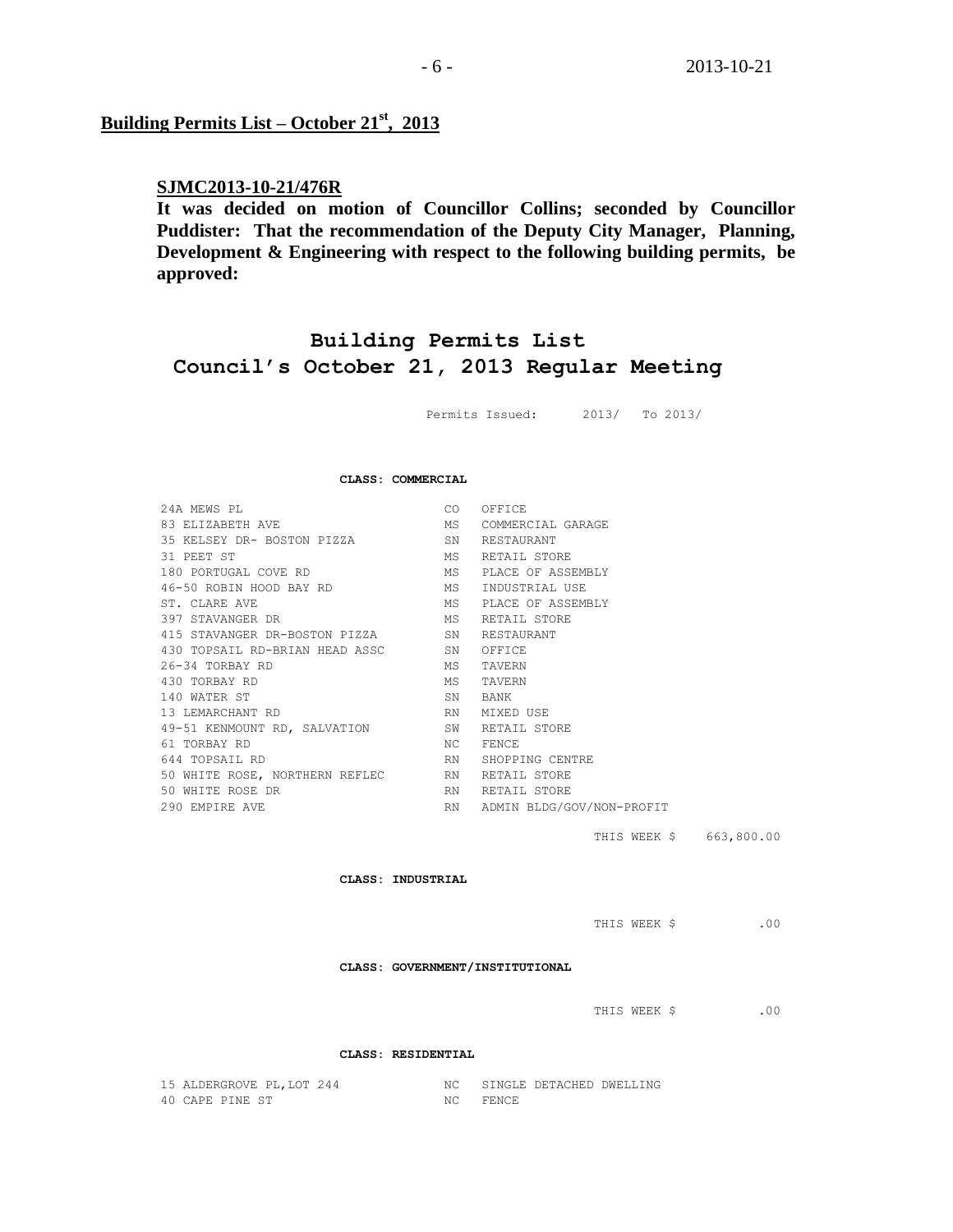**CLASS: DEMOLITION**

THIS WEEK \$ .00

31 HARRIS RD NC ACCESSORY BUILDING 20 HUSSEY DR NC PATIO DECK 202 HUSSEY DR NC ACCESSORY BUILDING 8 EASTMEADOWS PL 88 MOSS HEATHER DR NO NC ACCESSORY BUILDING 3 NEW PENNYWELL RD NC ACCESSORY BUILDING NC SINGLE DETACHED DWELLING 147 PLEASANT ST NC FENCE 8 PROSPERO PL $\,$ MC PATIO DECK 92 QUEEN'S RD NC PATIO DECK 22 ROSE ABBEY ST, LOT 160 NC SINGLE DETACHED DWELLING 76 ROTARY DR, LOT 91 NO NC SINGLE DETACHED DWELLING 78 ROTARY DR, LOT 92 NC SINGLE DETACHED DWELLING 57 ROTARY DR, LOT 114 NC SINGLE DETACHED DWELLING 24 SEQUOIA DR, LOT 306 NC SINGLE DETACHED DWELLING 22 SINNOTT PL NC PATIO DECK 9 SUMAC ST NC ACCESSORY BUILDING 120 UNIVERSITY AVE **NO** NC PATIO DECK 31 GREAT EASTERN AVE CO HOME OFFICE 9 THOMAS ST CR SUBSIDIARY APARTMENT 16 CONNEMARA PL **EX** SINGLE DETACHED DWELLING 9 REGIMENT RD **EXIMELE DETACHED DWELLING** 235 TOPSAIL RD EX SINGLE DETACHED DWELLING 63 BATTERY RD **RN** SINGLE DETACHED DWELLING 26 BLUE RIVER PL **RIVER PL** RN SINGLE DETACHED DWELLING 9 BRIGHTON PL **RN SINGLE DETACHED DWELLING** 48 CHEROKEE DR **RN SINGLE DETACHED DWELLING** 33 COCHRANE ST RN TOWNHOUSING 3 EASTMEADOWS CRES RN SINGLE DETACHED & SUB.APT 42 KENAI CRES RN SINGLE DETACHED DWELLING 17 LOGY BAY RD RN SINGLE DETACHED DWELLING 8 EASTMEADOWS PL RN SINGLE DETACHED DWELLING 104 PEARLTOWN RD RN SINGLE DETACHED DWELLING 61 PENNYWELL RD RN SINGLE DETACHED DWELLING 60 PRESCOTT ST RN SINGLE DETACHED DWELLING 134 QUEEN'S RD RN SEMI-DETACHED DWELLING 50 ROCHE ST RN SINGLE DETACHED DWELLING 15 STANFORD PL RN SINGLE DETACHED DWELLING 57 STIRLING CRES RN SINGLE DETACHED DWELLING 9 THOMAS ST RN SINGLE DETACHED DWELLING 12 VIMY AVE RN TOWNHOUSING 70 HEAVY TREE RD SW OTHER 8 EASTMEADOWS PL SW FENCE THIS WEEK \$ 2,292,450.00

20 CAPPAHAYDEN ST NC ACCESSORY BUILDING 150 CASTLE BRIDGE DR LOT 197 NC SINGLE DETACHED DWELLING 107 CASTLE BRIDGE DR, LOT 221 NC SINGLE DETACHED DWELLING

2 COLLINS PL NC PATIO DECK 202 HAMILTON AVE **NO** NC PATIO DECK

- 7 - 2013-10-21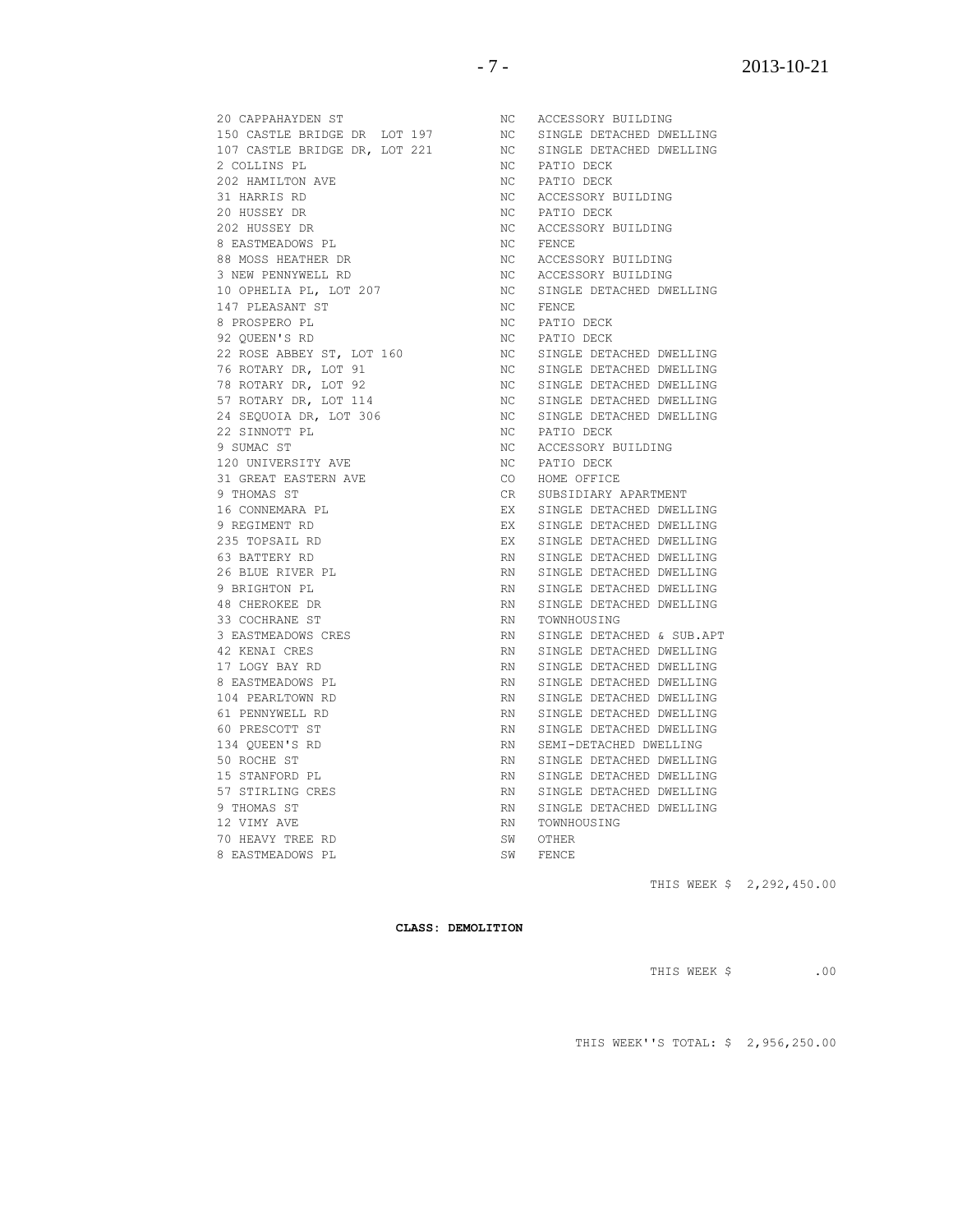REPAIR PERMITS ISSUED: 2013/10/10 TO 2013/10/16 \$ 90,820.00

105 Castle Bridge Drive – your application to widen the driveway is rejected as contrary to Section 10.3.3(g) of St. John's Development Regulations.

#### LEGEND

|     | CO CHANGE OF OCCUPANCY  | SN  | STGN                 |
|-----|-------------------------|-----|----------------------|
|     | CR CHNG OF OCC/RENOVTNS | MS  | MOBILE SIGN          |
|     | EX EXTENSION            | CC. | CHIMNEY CONSTRUCTION |
|     | NC NEW CONSTRUCTION     | CD. | CHIMNEY DEMOLITION   |
| OC. | OCCUPANT CHANGE         | DV. | DEVELOPMENT FILE     |
|     | RN RENOVATIONS          | WS  | <b>WOODSTOVE</b>     |
| SW  | SITE WORK               | DM. | DEMOLITION           |
|     | TI TENANT IMPROVEMENTS  |     |                      |

| YEAR TO DATE COMPARISONS                     |                  |                  |       |  |  |
|----------------------------------------------|------------------|------------------|-------|--|--|
| October 21, 2013                             |                  |                  |       |  |  |
| 2012<br>2013<br>$%$ VARIANCE $(+/-)$<br>TYPE |                  |                  |       |  |  |
| Commercial                                   | \$179,200,300.00 | \$79,400,500.00  | $-56$ |  |  |
| Industrial                                   | \$5,000,000.00   | \$131,000.00     | $-97$ |  |  |
| Government/Institutional                     | \$15,800,700.00  | \$78,100,300.00  | 394   |  |  |
| Residential                                  | \$152,100,500.00 | \$139,600,600.00 | $-8$  |  |  |
| Repairs                                      | \$4,400,400.00   | \$4,100,900.00   | $-7$  |  |  |
| Housing Units (1 & 2 Family<br>Dwellings)    | 501              | 396              |       |  |  |
| TOTAL                                        | \$356,501,900.00 | \$301,333,300.00 | $-15$ |  |  |

Respectfully Submitted,

Jason Sinyard, P. Eng., MBA Director of Planning & Development

## **Payrolls and Accounts**

## **SJMC2013-10-21/477R**

**It was decided on motion of Councillor Collins; seconded by Councillor Puddister: That the following Payrolls and Accounts for the week October 17th , 2013 be approved:**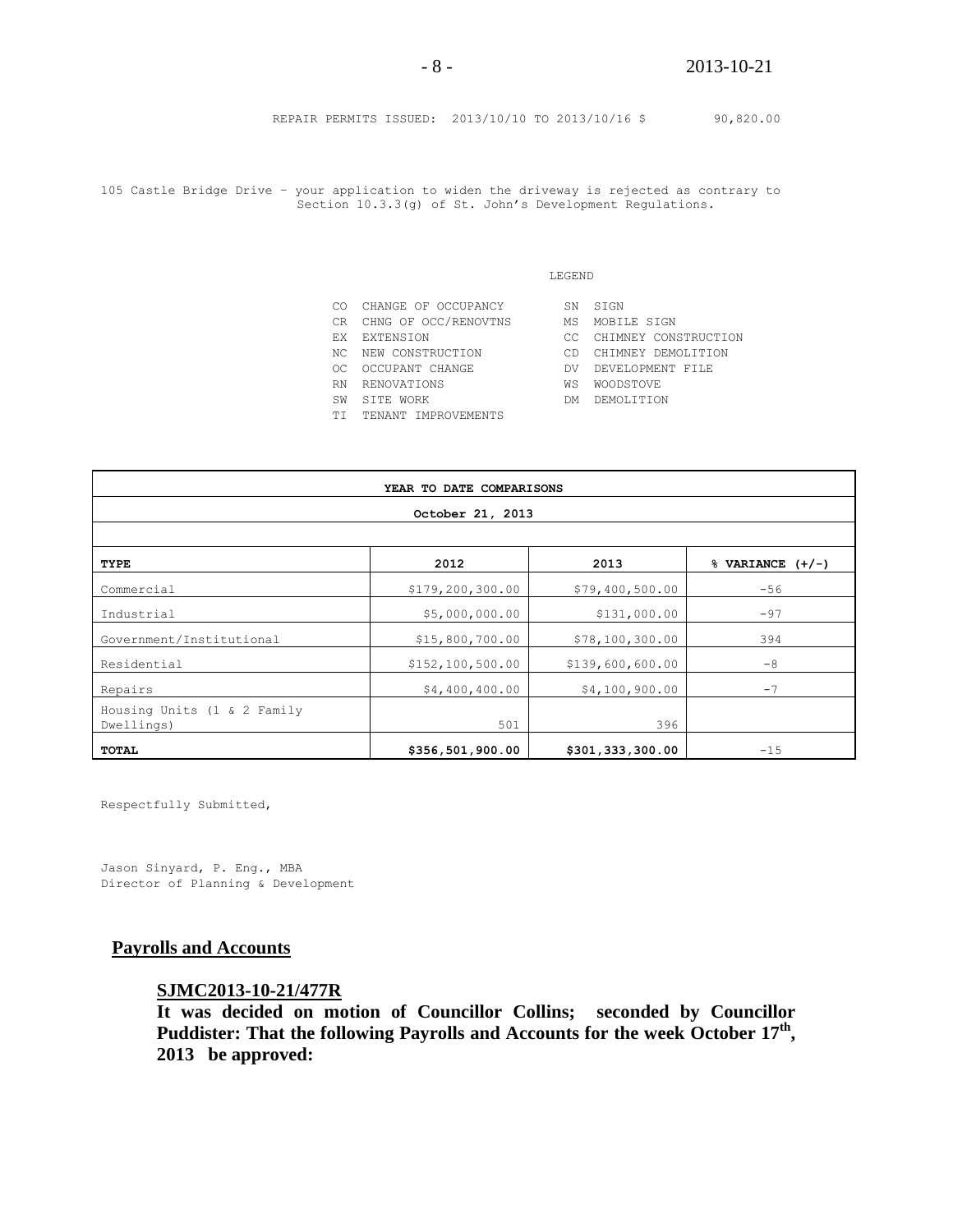## **Weekly Payment Vouchers For The Week Ending October 17, 2013**

| Payroll                 |                    |
|-------------------------|--------------------|
| <b>Public Works</b>     | \$368,278.92       |
| <b>Bi-Weekly Casual</b> | 25,097.31<br>\$    |
| <b>Accounts Payable</b> | \$4,460,536.83     |
| <b>Total:</b>           | 4,853,913.06<br>\$ |

**Tenders**

- **a. Tender – Insurance Renewal 2013-2014**
- **b. Tender – Maintenance of City Generators**

### **SJMC2013-10-21/478R**

**It was decided on motion of Councillor Collins; seconded by Councillor Puddister: That the recommendations of the Deputy City Manager Corporate Services and City Clerk and the Deputy City Manager Public Works be approved and the tenders awarded as follows:**

- **a. Zurich Insurance in the amount of \$1,324,713.00 for the period November 1, 2013 to October 31, 2014**
- **b. Sansom Equipment Limited in the amount of \$56,205.00, which includes HST.**

### **Committee Memberships of Council 2013-2014**

a. Committee Memberships of Council 2013-2014

## **SJMC2013-10-21/479R**

**It was decided on motion of Councillor Breen; seconded by Councillor Lane: That the following list of Chairs and Memberships to the City's various boards and committees (2013-2014) be approved:**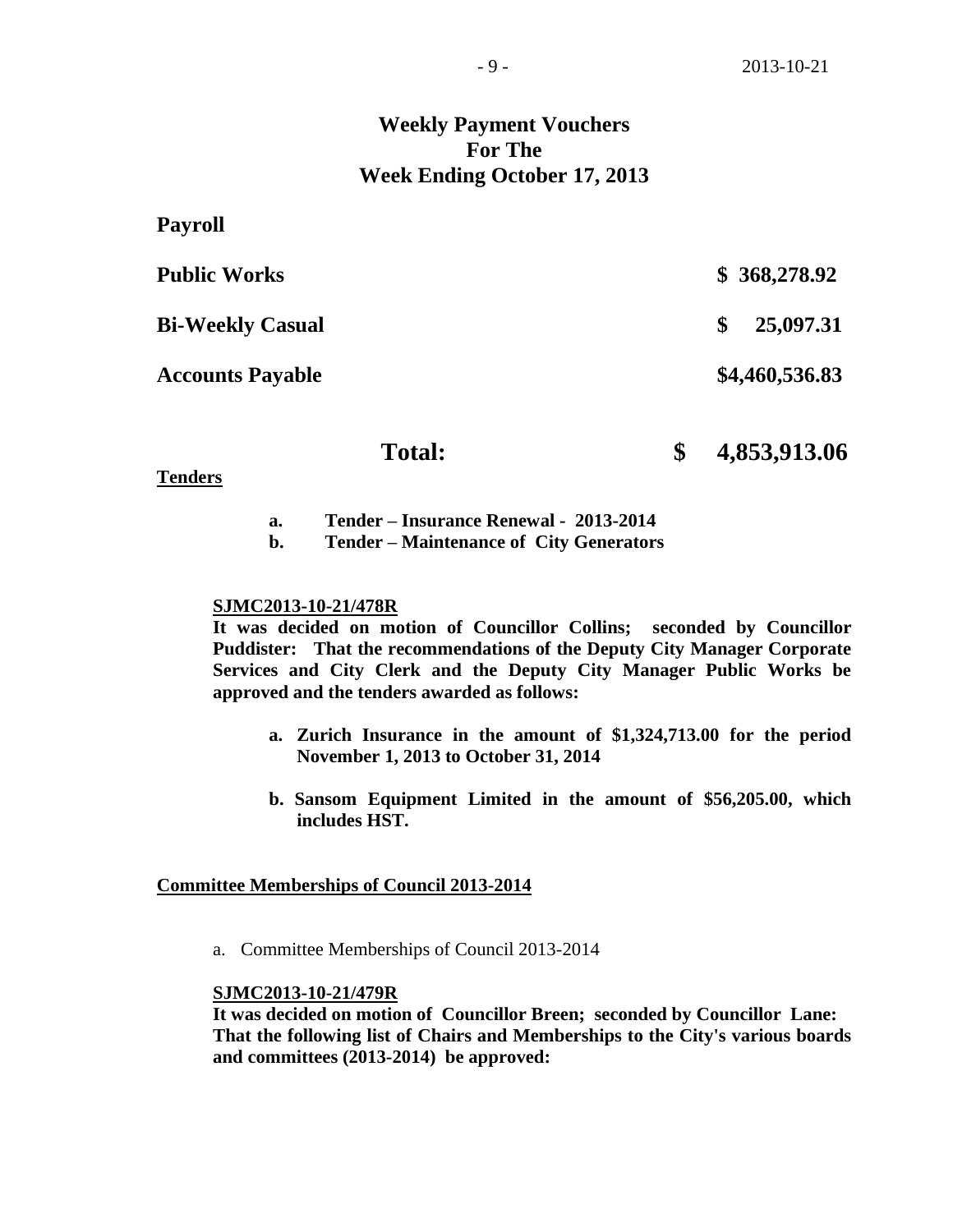| <b>Standing Committees</b>        |                                 |                                 |
|-----------------------------------|---------------------------------|---------------------------------|
| Committee                         | Chairperson                     | Membership                      |
| Audit and Accountability          | Deputy Mayor Ron                | Councillor Dave Lane            |
|                                   | Ellsworth                       | <b>Councillor Danny Breen</b>   |
|                                   |                                 | <b>Councillor Bruce Tilley</b>  |
|                                   |                                 | Councillor Jonathan Galgay      |
| Economic Development,             | Co-Chaired by:                  | Mayor Dennis O'Keefe            |
| <b>Tourism and Public</b>         | <b>Councillor Bruce Tilley</b>  | Deputy Mayor Ron                |
| Engagement                        | <b>Councillor Dave Lane</b>     | Ellsworth                       |
|                                   |                                 | <b>Councillor Art Puddister</b> |
|                                   |                                 | <b>Councillor Sandy Hickman</b> |
|                                   |                                 | <b>Councillor Danny Breen</b>   |
|                                   |                                 | Councillor Jonathan Galgay      |
|                                   |                                 | <b>Councillor Bernard Davis</b> |
| <b>Finance and Administration</b> | <b>Councillor Danny Breen</b>   | Deputy Mayor Ron                |
|                                   |                                 | Ellsworth                       |
|                                   |                                 | <b>Councillor Sandy Hickman</b> |
|                                   |                                 | <b>Councillor Dave Lane</b>     |
|                                   |                                 | <b>Councillor Art Puddister</b> |
|                                   |                                 | <b>Councillor Bruce Tilley</b>  |
|                                   |                                 | <b>Councillor Wally Collins</b> |
| <b>Community Services and</b>     | <b>Councillor Bernard Davis</b> | Deputy Mayor Ron                |
| Housing                           |                                 | Ellsworth                       |
|                                   |                                 | <b>Councillor Sandy Hickman</b> |
|                                   |                                 | <b>Councillor Art Puddister</b> |
|                                   |                                 | <b>Councillor Danny Breen</b>   |
|                                   |                                 | <b>Councillor Wally Collins</b> |
| Planning & Development            | <b>Councillor Tom Hann</b>      | Deputy Mayor Ron                |
|                                   |                                 | Ellsworth                       |
|                                   |                                 | <b>Councillor Sandy Hickman</b> |
|                                   |                                 | <b>Councillor Dave Lane</b>     |
|                                   |                                 | <b>Councillor Art Puddister</b> |
|                                   |                                 | <b>Councillor Danny Breen</b>   |
|                                   |                                 | <b>Councillor Bruce Tilley</b>  |
|                                   |                                 | <b>Councillor Wally Collins</b> |
| <b>Public Works</b>               | Councillor Jonathan Galgay      | Deputy Mayor Ron                |
|                                   |                                 | Ellsworth                       |
|                                   |                                 | <b>Councillor Sandy Hickman</b> |
|                                   |                                 | <b>Councillor Dave Lane</b>     |
|                                   |                                 | <b>Councillor Art Puddister</b> |
|                                   |                                 | <b>Councillor Danny Breen</b>   |
|                                   |                                 | <b>Councillor Bruce Tilley</b>  |
|                                   |                                 | <b>Councillor Wally Collins</b> |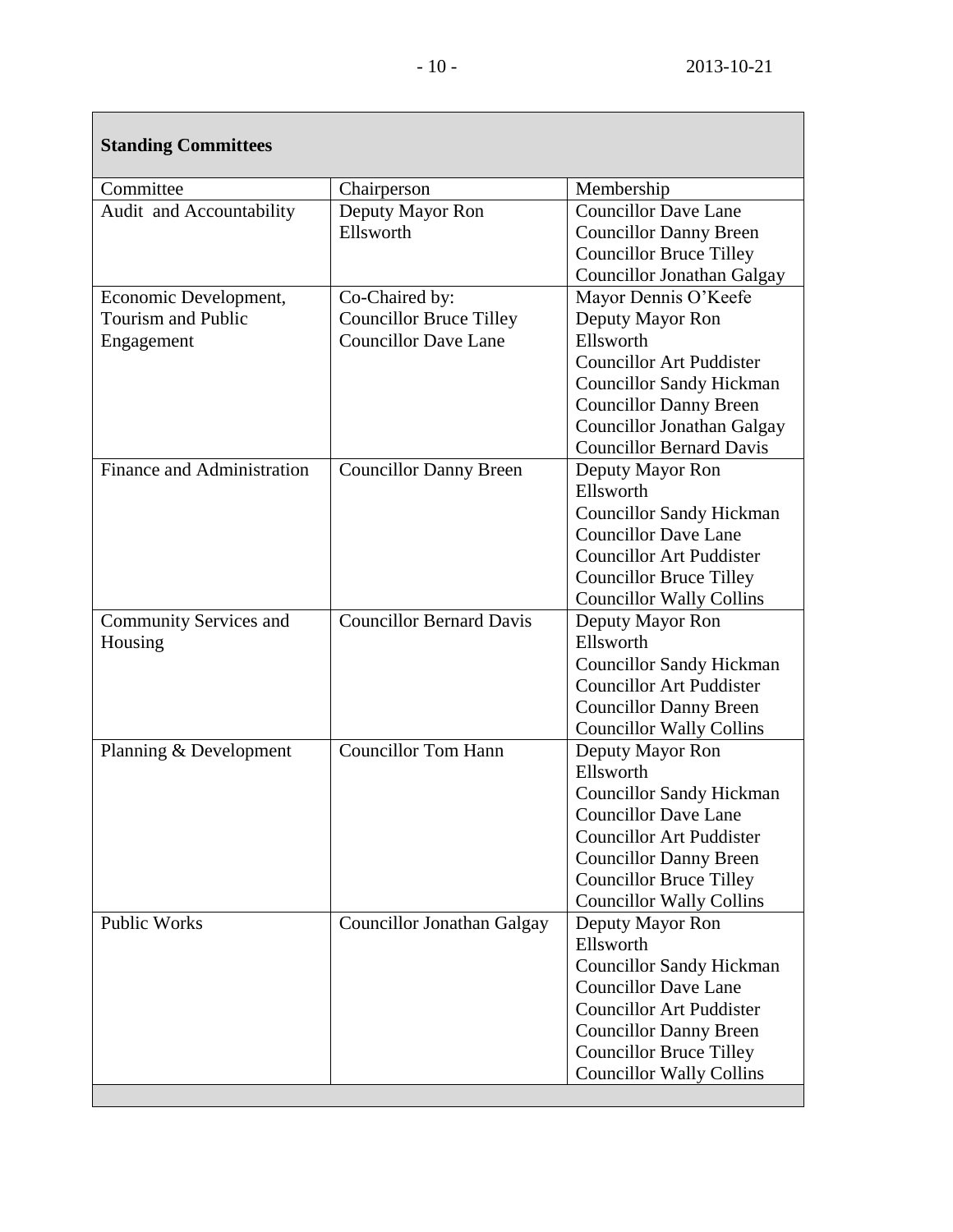| <b>Regional Committees</b>     |                               |                                 |  |  |
|--------------------------------|-------------------------------|---------------------------------|--|--|
| Committee                      | Chairperson                   | Membership                      |  |  |
| <b>Regional Fire Services</b>  | <b>Councillor Danny Breen</b> | <b>Councillor Tom Hann</b>      |  |  |
|                                |                               | <b>Councillor Bruce Tilley</b>  |  |  |
| <b>Regional Water Services</b> | Deputy Mayor Ron              | <b>Councillor Tom Hann</b>      |  |  |
|                                | Ellsworth                     | Councilor Jonathan Galgay       |  |  |
|                                |                               | <b>Councillor Bernard Davis</b> |  |  |
| <b>Regional Waste Water</b>    | Deputy Mayor Ron              | <b>Councillor Tom Hann</b>      |  |  |
| <b>Services</b>                | Ellsworth                     | <b>Councillor Bernard Davis</b> |  |  |
| Eastern Waste Management       |                               | Mayor Dennis O'Keefe            |  |  |
|                                |                               | <b>Councillor Tom Hann</b>      |  |  |
|                                |                               | <b>Councillor Sandy Hickman</b> |  |  |
|                                |                               | <b>Councillor Dave Lane</b>     |  |  |
|                                |                               | <b>Councillor Art Puddister</b> |  |  |
|                                |                               | <b>Councillor Danny Breen</b>   |  |  |
|                                |                               | Councillor Jonathan Galgay      |  |  |
|                                |                               | <b>Councillor Bruce Tilley</b>  |  |  |
|                                |                               | <b>Councillor Bernard Davis</b> |  |  |
|                                |                               | <b>Councillor Wally Collins</b> |  |  |

# **Boards/Committees with Council Representation**

| Committee                        | Chairperson                     | Membership                        |
|----------------------------------|---------------------------------|-----------------------------------|
| St. John's Transportation        | <b>Councillor Wally Collins</b> | Deputy Mayor Ron                  |
| Commission                       |                                 | Ellsworth                         |
|                                  |                                 | <b>Councillor Bernard Davis</b>   |
| St. John's Sports &              |                                 | <b>Councillor Danny Breen</b>     |
| Entertainment                    |                                 |                                   |
| C.A. Pippy Park                  |                                 | <b>Councillor Sandy Hickman</b>   |
| Commission                       |                                 |                                   |
| <b>Grand Concourse Authority</b> |                                 | <b>Councillor Jonathan Galgay</b> |
| <b>Bowring Park Foundation</b>   |                                 | Deputy Mayor Ron                  |
|                                  |                                 | Ellsworth                         |
| Quidi Vidi Rennies River         |                                 | <b>Councillor Sandy Hickman</b>   |
| Foundation                       |                                 |                                   |
| St. John's Clean & Beautiful     |                                 | <b>Councillor Dave Lane</b>       |
| Aquarena Committee               |                                 | <b>Councillor Sandy Hickman</b>   |
| Municipalities                   |                                 | <b>Councillor Jonathan Galgay</b> |
| Newfoundland and Labrador        |                                 |                                   |
|                                  |                                 |                                   |

# **Other Committees of Council**

| Committee             | Chairperson                   | Membership                      |
|-----------------------|-------------------------------|---------------------------------|
| Animal Care & Control | Deputy Mayor Ron<br>Ellsworth | <b>Councillor Art Puddister</b> |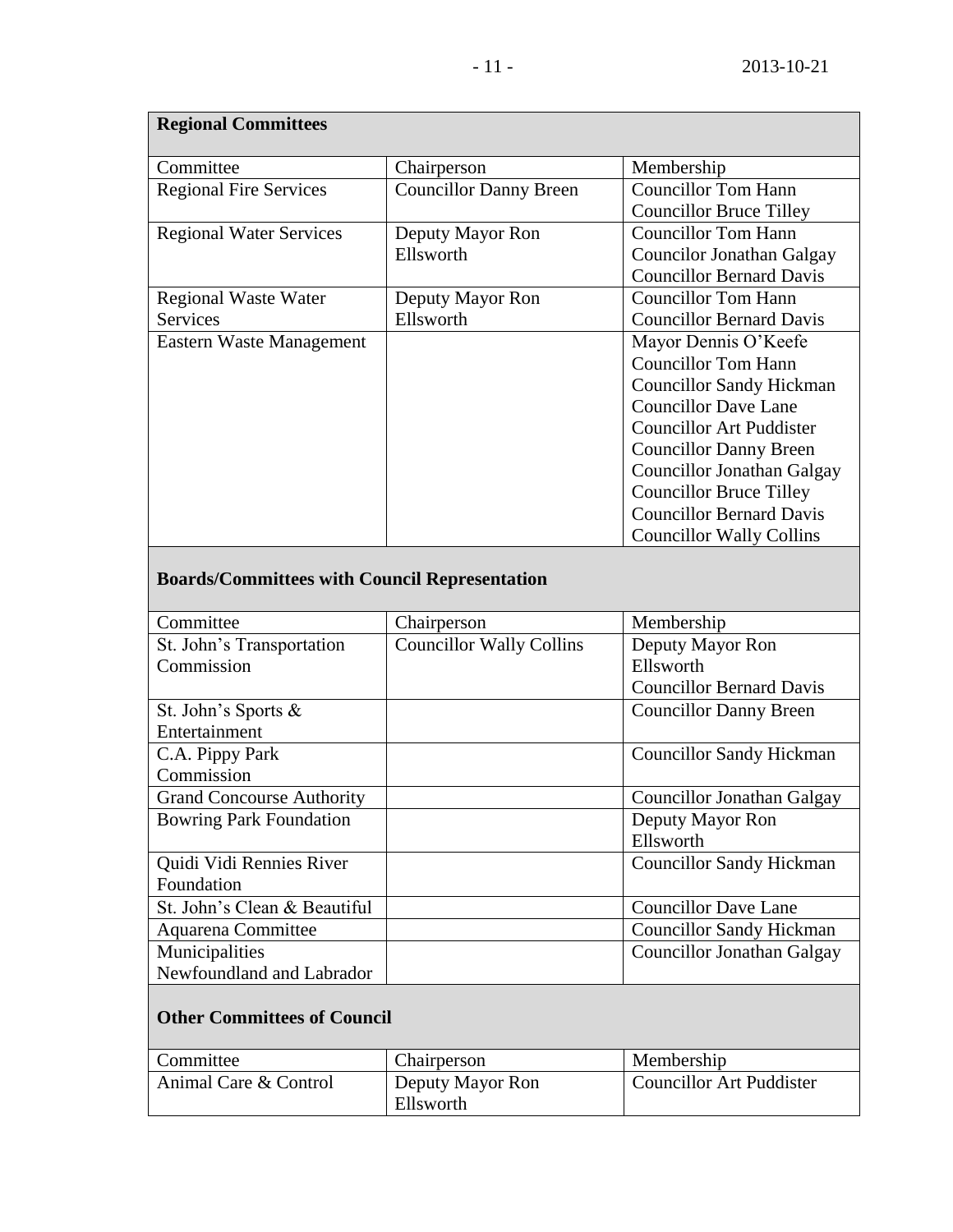| Cruise Ship                   | Mayor Dennis O'Keefe            | <b>Councillor Art Puddister</b>   |
|-------------------------------|---------------------------------|-----------------------------------|
| <b>Arts Advisory</b>          | <b>Councillor Sandy Hickman</b> | <b>Councillor Dave Lane</b>       |
|                               |                                 | <b>Councillor Jonathan Galgay</b> |
| <b>Environmental Advisory</b> | <b>Councillor Dave Lane</b>     | Deputy Mayor Ron                  |
|                               |                                 | Ellsworth                         |
|                               |                                 |                                   |
| Heritage Advisory             | Co-Chairs:                      | Deputy Mayor Ron                  |
|                               | <b>Councillor Sandy Hickman</b> | Ellsworth                         |
|                               | <b>Councillor Dave Lane</b>     |                                   |
| Nomenclature                  | <b>Councillor Bruce Tilley</b>  | Mayor Dennis O'Keefe              |
| Police & Traffic              | <b>Councillor Art Puddister</b> | <b>Councillor Tom Hann</b>        |
|                               |                                 | <b>Councillor Sandy Hickman</b>   |
|                               |                                 | <b>Councillor Danny Breen</b>     |
|                               |                                 | <b>Councillor Bruce Tilley</b>    |
|                               |                                 | <b>Councillor Jonathan Galgay</b> |
|                               |                                 | <b>Councillor Bernard Davis</b>   |
|                               |                                 | <b>Councillor Wally Collins</b>   |
| <b>Public Arts Advisory</b>   |                                 | <b>Councillor Sandy Hickman</b>   |
| St. John's Para-Transit       |                                 | <b>Councillor Ron Ellsworth</b>   |
|                               |                                 | <b>Councillor Tom Hann</b>        |
| <b>Special Events</b>         |                                 | <b>Councillor Jonathan Galgay</b> |
|                               |                                 | <b>Councillor Bernard Davis</b>   |
| Taxi                          |                                 | Deputy Mayor Ron                  |
|                               |                                 | Ellsworth                         |
|                               |                                 |                                   |

## **Others**

| Committee                    | Chairperson | Membership                      |
|------------------------------|-------------|---------------------------------|
| <b>Urban Forest Advisory</b> |             | <b>Councillor Sandy Hickman</b> |
|                              |             | <b>Councillor Dave Lane</b>     |
| Mayor's Advisory             |             | Deputy Mayor Ron                |
| Committee on the Status of   |             | Ellsworth                       |
| Persons with Disabilities    |             | <b>Councillor Tom Hann</b>      |
| Mayor's Advisory             |             | Deputy Mayor Ron                |
| Committee on Youth           |             | Ellsworth                       |
|                              |             | <b>Councillor Bernard Davis</b> |
| Mayor's Advisory             |             | <b>Councillor Tom Hann</b>      |
| <b>Committee on Seniors</b>  |             | <b>Councillor Bruce Tilley</b>  |
| Mayor's Advisory             |             | <b>Councillor Art Puddister</b> |
| Committee on Crime           |             | Councillor Jonathan Galgay      |
| Prevention                   |             |                                 |
| Mayor's Advisory             |             | Deputy Mayor Ellsworth          |
| Committee on Affordable      |             | <b>Councillor Danny Breen</b>   |
| Housing                      |             |                                 |
|                              |             |                                 |
|                              |             |                                 |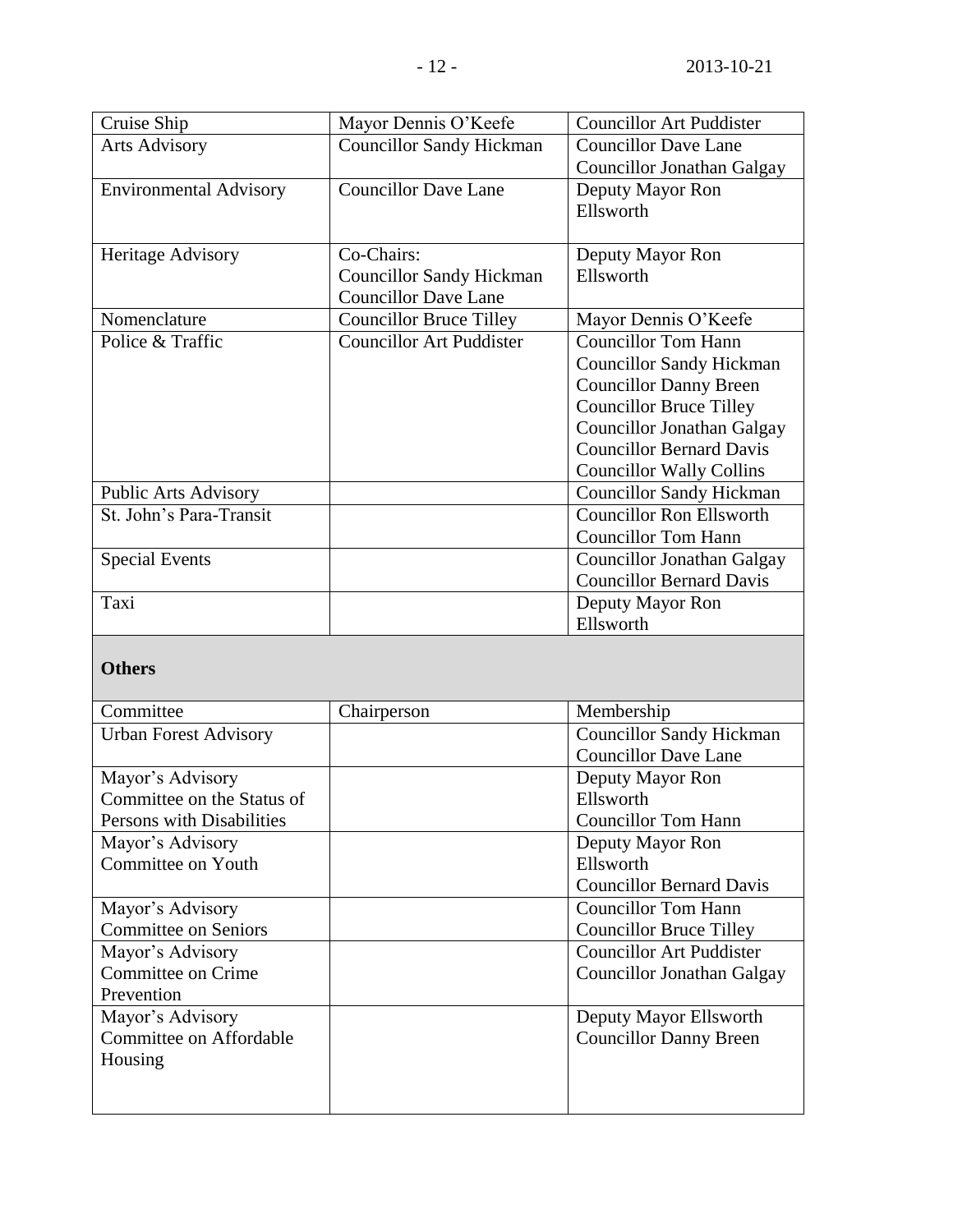| <b>Committee to Review</b>       |                      | <b>Councillor Danny Breen</b>   |
|----------------------------------|----------------------|---------------------------------|
| <b>Condominium Services</b>      |                      | <b>Councillor Bruce Tilley</b>  |
| Joint Committee of Council       |                      | <b>Councillor Dave Lane</b>     |
| and the Downtown                 |                      |                                 |
| <b>Development Commission</b>    |                      |                                 |
| <b>Rotary Sunshine Park</b>      | Mayor Dennis O'Keefe |                                 |
| <b>Bannerman Park Foundation</b> |                      | <b>Councillor Sandy Hickman</b> |
|                                  |                      | Councillor Jonathan Galgay      |
| Northeast Avalon Joint           |                      | <b>Councillor Art Puddister</b> |
| Council                          |                      |                                 |

## **Staff Committees with Council Representation**

| Committee                    | <b>Council Representative</b> | Membership                    |
|------------------------------|-------------------------------|-------------------------------|
| <b>Development Committee</b> | <b>Councillor Tom Hann</b>    | Deputy Mayor Ron<br>Ellsworth |
|                              |                               |                               |

## **Councillor Davis**

Councillor Davis noted that he has received calls from residents on Viscount Street, Airport Heights regarding signage on the park located in the middle of Viscount Street. The matter was referred to the Police and Traffic Committee for follow-up.

Councillor Davis expressed concern with respect to speeding on Ladysmith Drive asked that the matter be referred to the Police and Traffic Committee for followup.

## **Councillor Breen**

Councillor Breen provided information on the City's Budget Consultation Process and provided dates for the sessions as follows:

- Session 1 Wednesday, October 30, 2013 7-9 p.m. in E.B. Foran Room
- Session 2 Saturday, November 2, 2013 9–11 a.m at the Capital Hotel, 208 Kenmount Road